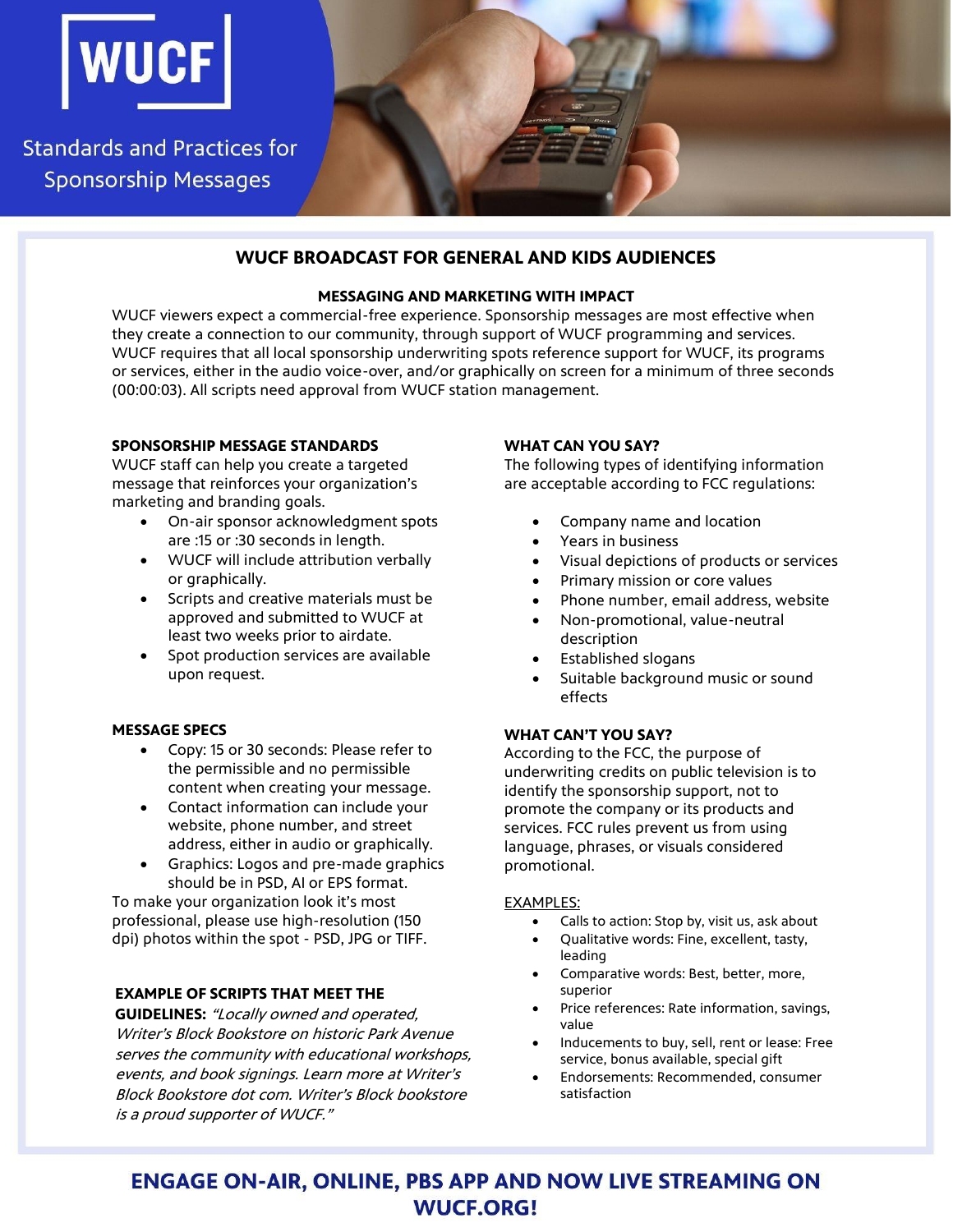

# **WUCF PBS KIDS STREAMING**

#### **MESSAGING AND MARKETING WITH IMPACT**

Our rules and guidelines are intended to provide guidance on underwriting credits that are directed to children and are not meant to prohibit conventional underwriting credits on children's programs where the message is clearly targeted to an adult audience and the product or service is of little interest to the young viewer. Each case will be evaluated on its individual merits.

#### **SPONSORSHIP MESSAGE STANDARDS**

- WUCF requires a minimum annual broadcast investment of \$10,000.
- WUCF PBS KIDS streaming messages must be educational or informational in nature, tone and visual design, and must adhere to all FCC Guidelines and PBS Standards for sponsorship messages in children's programming.
- WUCF requires a minimum of 13 weeks spot schedule.
- Streaming sponsor acknowledgment spots are :15 seconds in length.
- All scripts need approval from WUCF station management.
- Messages should promote the well-being of the child/viewer.
- **Message will clearly recognize the sponsor support of PBS KIDS programming**. WUCF requires that all local sponsorship underwriting spots reference support for WUCF, its programs or services, either in the audio voice-over, and/or graphically on screen for a minimum of three seconds (00:00:03).
- Sponsorship message content will reinforce the WUCF mission of engaging curiosity and lifelong learning through compelling content and community engagement.
- WUCF reserves the right to review, accept or decline a sponsor's message at any time during the contract period.
- WUCF production services available.

**EXAMPLE OF SCRIPTS THAT MEET THE GUIDELINES:** "Duke Energy is a proud sponsor of WUCF kids programming. Supporting our youngest learners, so together we can create a committed, educated, and caring community. Learn more at Duke Energy dot com."

# **ENGAGE ON-AIR, ONLINE, PBS APP AND NOW LIVE STREAMING ON WUCF.ORG!**